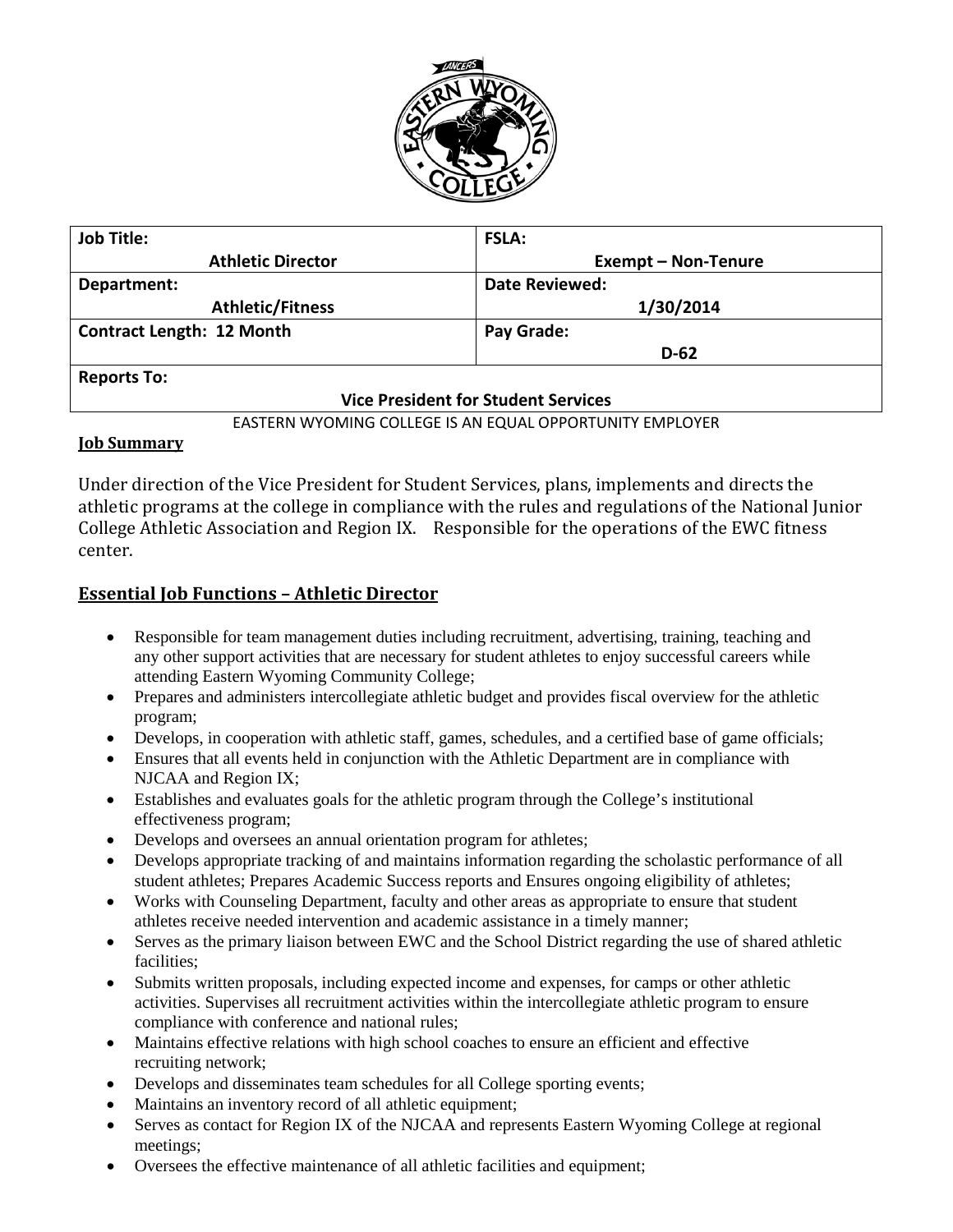- Maintains accurate and official team records, individual records, and program history;
- Recommends an annual housing plan for athletes;
- Develops and maintains an effective program in order to identify and attract scholarship prospects for the team;
- Supervises Coach(es), assistants and other part-time employees;
- Cooperates with regional and zone coaches to establish competitive, yet efficient, game schedules that are spectator friendly;
- Coordinates all team travel adhering to prudent budgetary practices;
- Develop and maintain handbook for athletic teams; promote policies and procedures;
- Communicate effectively with personnel in athletics and with other college personnel
- Other duties as assigned.

### **Essential Job Functions – Fitness Center Director**

- Directs operations of the EWC Fitness Center, including scheduling, coordination with calendar;
- Interview, hire, train, schedule, direct and supervise fitness center staff;
- Coordinate advertising and publications related to fitness center, college relations;
- Develop and maintain procedures manual for fitness center participation;
- Maintains confidentiality of information exposed to in the course of business regarding students, supervisors or other employees;
- Contributes to a safe educational and working environment , and being prepared to take action should a health or safety emergency occur;
- Develop and Maintain procedures manual for Fitness Center participation;
- Instruct Fitness Center credit courses, prepare syllabi and perform instructional duties a appropriate, coordinate orientations;
- Schedule, coordinate, and supervise maintenance, repair and replacement of equipment;
- Prepare annual reports on participation and expenditures.

# **Minimum Education, Skills and Abilities**

- Bachelor's degree (Master's preferred) in related field and a minimum of three years' experience in directing and/or coaching intercollegiate athletics, or an equivalent combination of education and experience.
- Ability to objectively evaluate physical performance and mental capabilities related to intercollegiate athletic programs;
- Knowledge of intercollegiate athletics, NJCAA rules and regulations and conferences;
- Effective planning and organizational skills;
- Knowledge and skill in the use of integrated software systems and Microsoft applications;
- Skill in establishing and maintaining effective working relationships with students, faculty, staff and the public;
- Skill in facilitating and modeling a quality customer service orientation;
- Ability to work effectively with an ethnic, cultural and diverse student population;
- Ability to think "outside the box" and to lead and manage in a positive and inclusive manner;
- Current CDL license or commitment to complete process.

### **Work Environment**

Operates in a variety of conditions, in climate controlled office and gymnasium, locker rooms, fitness center and outdoor athletic environment.